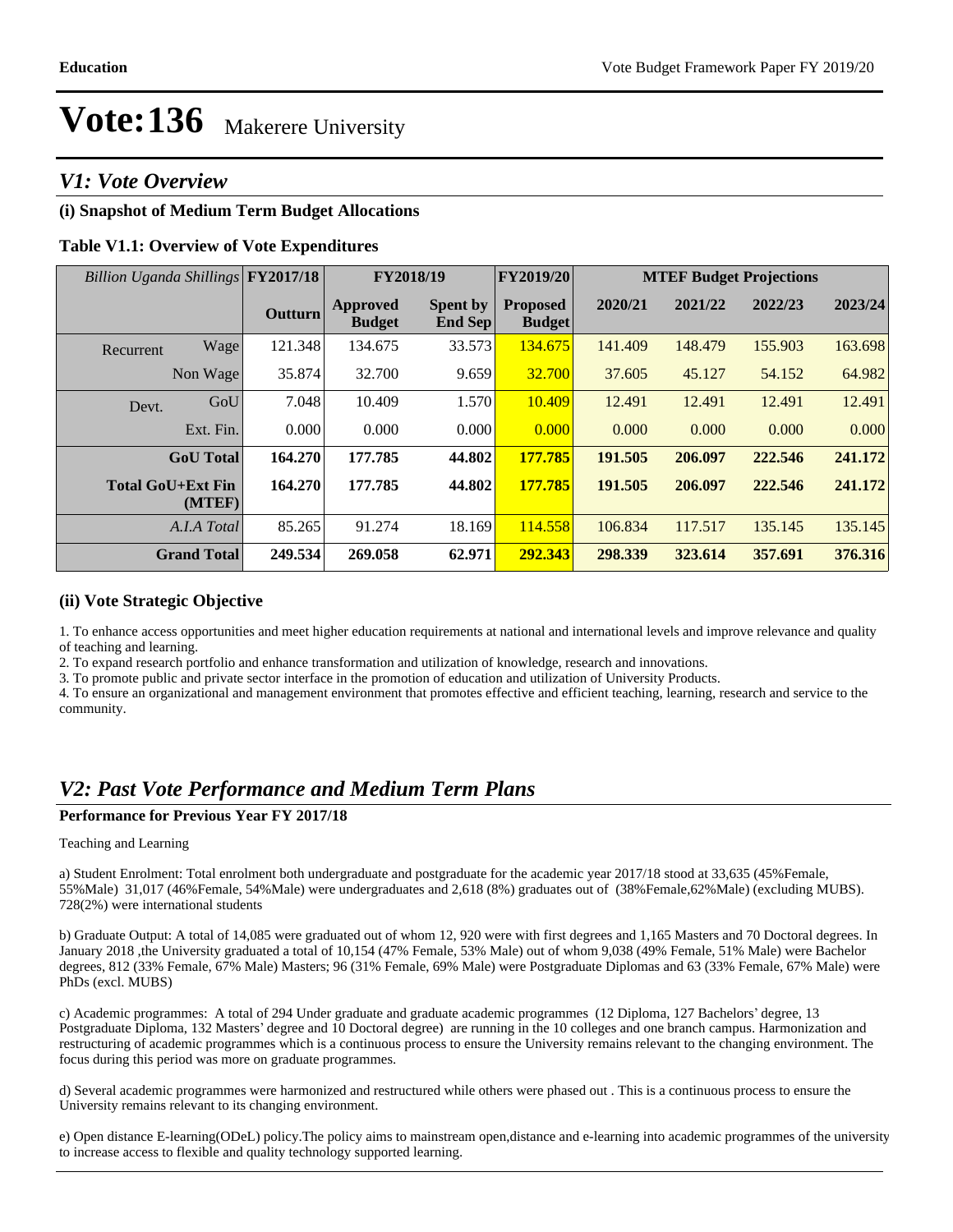f) Council also recommitted 3% of the gross University budget to ICT to give priority to sustaining ICT services and systems.

#### Research & Innovations:

The number of graduate Masters and PhD students was 2,618 (8%) graduates out of (38%Female,62%Male) for Masters and 567 for PhD (34% female).

The University academic staff continue to undertake basic and applied research to generate knowledge, published in local and international journals. 25% of 1501(Incl. libary, technicians and research fellows) academic staff time is assumed to be allocated to research. Research centres including, MUARIK, Kibale Field Station and the Demographic Surveillance Site in Mayuge, and activities under the Institute of Social Research MISR.

Continued support from the bilateral projects such as SIDA and NORHED has enabled the university to undertake PhD and Masters training for Makerere University and other public universities in Uganda and regionally and internationally. Research undertaken under Sida covers areas of natural sciences, social sciences and the humanities 265 staff have benefited at post doc, PhD and Masters level.

Norwegian support for research is in the area of Education and Training, Health, Natural Resources Management, Climate & Environment, Democratic & Economic governance, Humanities, Culture, Media and Communication as well as capacity development especially in South Sudan. As a collaborative programme, it links up institutions in a complete triangular form (i.e. South-North-South). Makerere University is involved in 13 out of the 46 NORAD funded NORHED projects. The

Prog has 66 PhDs, 66 Masters and 8 Postdoc fellows from the 9- south-to-south partner institutions.

#### Centres of Excellence

Two African Centres of Excellence were operationalization. The centres supported by the World Bank IDA are based at the College of Agriculture and Environmental Studies - The Makerere University Regional Centre for Crop Improvement (MaRCCI). College of Engineering Design Art and Technology : Africa Centre of Excellence are in Material Product Development and Nanotechnology (MAPRONANO). The Centres will provide Uganda with the opportunity to focus on development of the key human resource needs for the priority sectors of the economy, and enable the country to benchmark and acquire international standards in teaching, research, and best practices in overall education delivery.

Knowledge transfer partnership is implemented through outreach programmes and short courses in five Colleges of Computing and Information Sciences, Business and Management Sciences, Humanities and Social Sciences and Veterinary Medicine and Bio-Security. Offering of professional services to various Government Department and Sectors of the Economy, NGOs, the public and the Private Sector.

Organisation and Development:

a) General maintenance and management of the University-

b) The University rolled out the initial phase of the Academic Management Information System (AIMS) as an operational tool for the management of student records including application, admission, registration and examinations.

b)THE 2017 VISITATION COMMITTEE submitted its report.The report highlighted key policy and operational issues affecting Makerere University and other public and private universities in Uganda. the University documented response for inclusion in the government white paper. Other recommendations were adopted to improve the operations of the University key among these was improving the interface between staff and students to improve communication and eliminate inappropriate practices, centralised marking, timely processing of transcripts and divestiture from non core function such as feeding government supported students.

b))The staff Medical Insurance scheme(SMIS) was launched. IAA Healthcare, a member of the International Medical Group (IMG), was commissioned to provide the staff with Health Medical Insurance.The scheme will enable the University Staff access medical care and reduce on the University financial requirement towards health care.

c) Continuing works under the partnership with KCCA to improve security, general mobility and the university environment. Focus under the partnership was the road network, street lighting and the perimeter wall. The perimeter wall was partly constructed under resources mobilised by the University Convocation.

e) completion of infrastructure projects under the AfDB-HEST program- two centralised teaching facilities and nine laboratories in five colleges. Equipment for the College of Education and External Studies DSTVE and the Chemistry Lab in CONAS delivered and operational

f)Efforts for resource mobilisation entrusted with Makerere University Endowment fund and Makerere University Holding Company representing the University's quest for financial sustainability. An investors conference was organised to introduce the concept to potential investors for projects under MakHoldings.

g) The formulation of the University Strategic Plan 2020-2030 commenced with performance evaluation of the outgoing plan discussions by University Council and a stakeholders conference to provide input in the direction of Mak over the next ten years 2020-2030.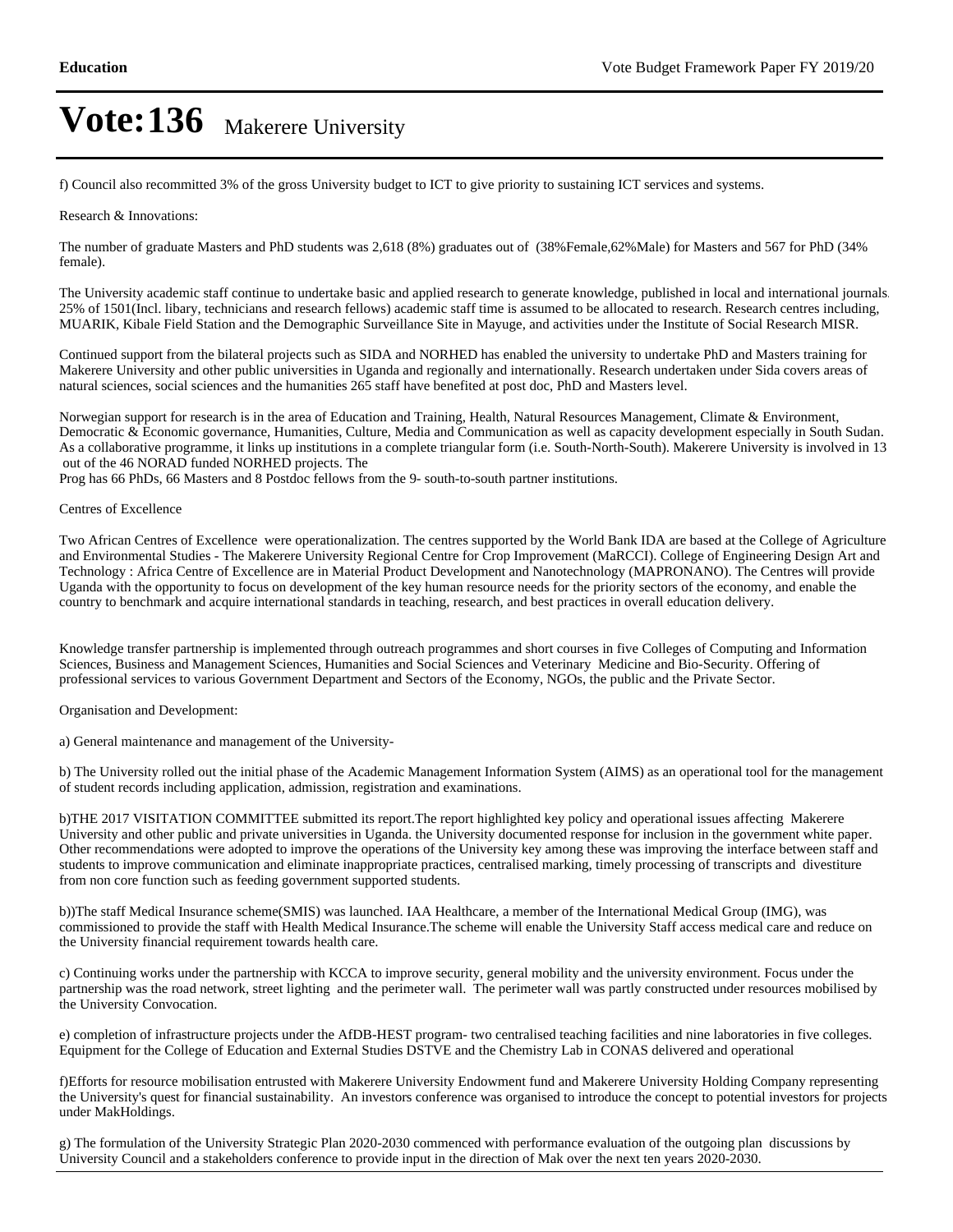#### **Performance as of BFP FY 2018/19 (Performance as of BFP)**

The university received the 50 % Government subvention support and an advance of Appropriation in Aid which have facilitated the operations of the university for the first quarter and Second quarter. The resources was used for the activities for semester 1 academic year 2018/19

273 undergraduate and graduate academic programmes are offered in 10 colleges to male and female students

Registered Students on the AIMS were 30,482 ( 44% female ) out of the expected 33,000 students for semester 1 academic year 2018/19. 11,000 (---F) students admitted had registered by 30th September 2018

6002 government supported students received food allowance of whom 4089 non resident students received upkeep and accommodation allowance for semester one of the academic year

Salary payments for 3221 male (60%) and female (40%) academic and non teaching staff for the July-September quarter

Administrative costs to cover utilities, bandwidth, cleaning and sanitation

Procurement and tendering for consultancy services for the construction of the second phase of the Food Technology and Business Incubation Centre under the Presidentila Inititaive for Science and TEchnology

Laboratory Equipment in the College of Engineering Design Art and Technnology under the Presidential Initiative for Science and Technology-

Under the AfDB-HEST project, completion of the construction and refurbishment of laboratory infrastructure where the university has received specialized laboratory (CEES-DOSATE, CoVAB, CONAS - Chemistry).

Capacity building, PhD and Masters enrollment under the MACRRII and MAPRANO African Centers of Excellence

Repairs for the CHUSS - School of Humanities and Liberal Arts building under capital development

Completion of the 2000 sqm post graduate laboratory at MUARIK under the AfDB /HEST - ongoing works for the Bio-Security Lab 2/3 at the College of Veterinary Medicine and Biosecurity. Delivery of equipment for 3 laboratories renovated under the AfDB/HEST programme.

Makerere University successfully hosted the 3rd FISU World University Netball Championship on behalf of Uganda. Seven countries participated-Extra budget support was provided by government for the construction of the indoor stadium. The facility will boost the the sports facilities for the male and female community at the University.

#### **FY 2019/20 Planned Outputs**

University Strategic Plan 2020-2030 - Donor's conference to share the University Strategy and direction over the next ten years.

Student Numbers

Enrolment: Total number of students is 34,599 of which 30,306 are undergraduate, 3,305 masters Students, 567 PhD Government supported students will be 6002

Admission: 12,000 students will be admitted to undertake undergraduate and postgraduate programmes for academic year 2019/20. The admission will be matched with the existing capacities/resource inputs to the student numbers.

 Increase the admission numbers of evening students in selected academic programmes to promote access to working communities and a segment of the population that is unable to access day programmes

Graduation: 12,000 Students will graduate in the different disciplines from the 10 Colleges

Staff

3300 male and female staff will be paid salaries to undertake academic (teaching/ learning Research) and administrative activities - Operationalising the Graduate Fellows policy that will harness potential human resource talent and promote addition academic support to undergraduate students

The FY2019/20 budget focus will be to create a conducive teaching and learning environment through:

1- Pedagogical training for staff to improve delivery modes within the dynamic teaching and learning environment

 2- Focus on Open Distance and E- learning,( ODeL ). Colleges will be required to adopt dual mode curriculum that will expand equitable access opportunities and quality to meet the Higher Education requirements at national and international levels with special focus on disadvantaged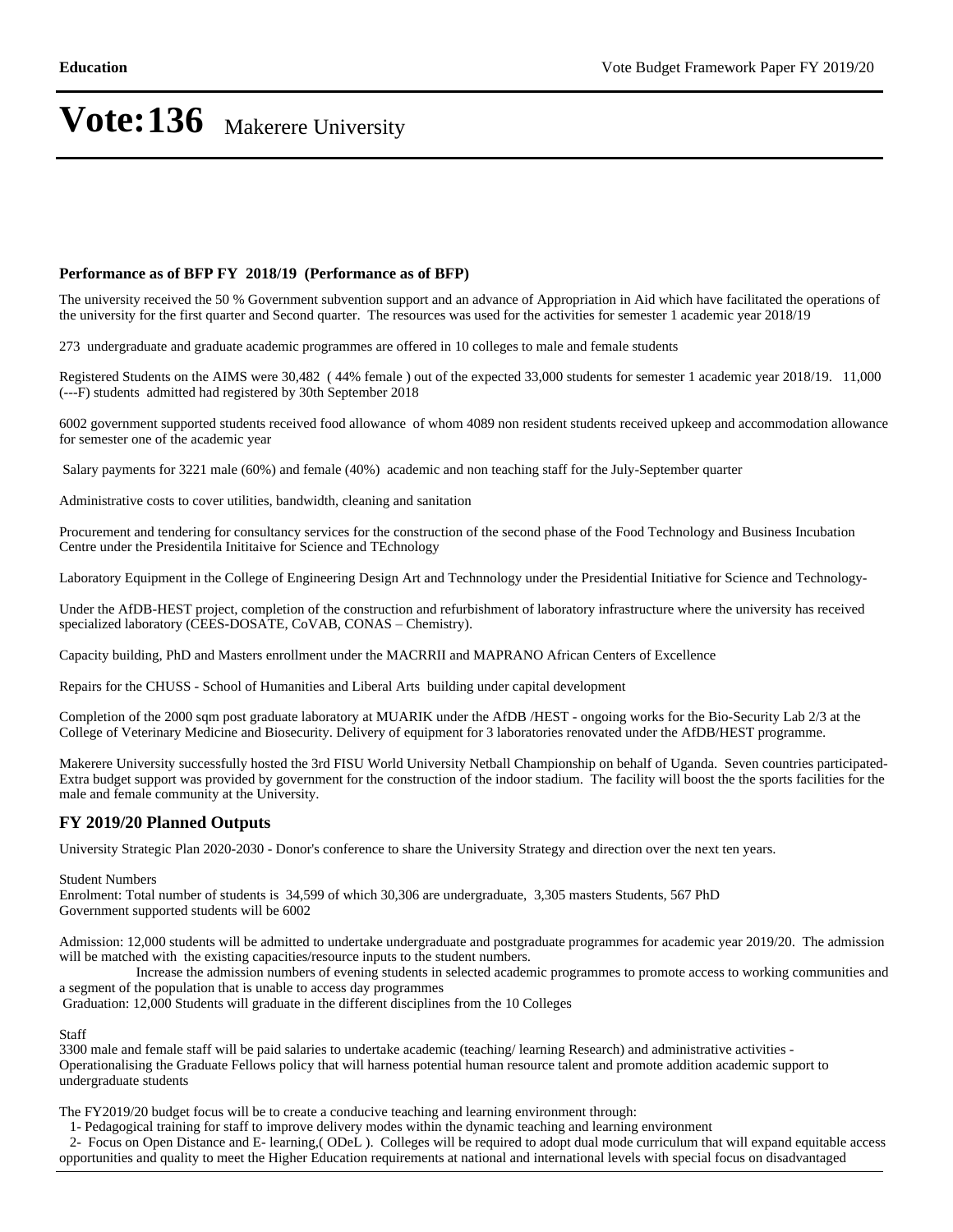communities including women and persons with disabilities-

3- Quality of academic programmes at Makerere University meet standards expected by stakeholders. This will extend to

Strategic linkages with professional bodies and with other stakeholders in offering experiential learning to students and internships.

A monitoring and evaluation framework for teaching and learning activities

4- Promoting the Use of ICT and electronic services in all University activities- teaching and learning, administration, financial monitoring and access control to identified buildings [ Library, Senate and Central Teaching Facilities

Research and Innovations

- 1. R&D in Uganda through development of the Makerere University Research portfolio
- Research policy revised including research support and reward beyond the promotion criteria.
- Staff undertake research and publish with support from the University (rewards and sanctions)

Research performance measurement /indicators at individual and unit levels. Each College/ School/ Department/ Individual will demonstrate contribution to the Mak research portfolio instituted.

- Women and special needs groups actively involved in research activities
- 2. Centres of Excellence : Research chairs and research centres of excellence promoted and supported

Research activities under the two African Centres of Excellence under the World Bank - The Makerere University Regional Centre for Crop Improvement (MaRCCI). College of Engineering Design Art and Technology : Africa Centre of Excellence are in Material Product Development and Nanotechnology (MAPRONANO). The Centres will provide Uganda with the opportunity to focus on development of the key human resource needs for the priority sectors of the economy, and enable the country to benchmark and acquire international standards in teaching, research, and best practices in overall education delivery. Both centres have targeted gender aspects in key activities and the recruitment for human capital development 40% of all PhD and Masters students recruited have to be women.

Centre of Excellence under Notions of Identity [ culture/ gender/race/ religion] and other identity descriptors will be established in the School of Women and Gender Studies as part of the African Alliance of Research Universities in Africa (ARUA) Activities will include research, publications and human capacity development in collaboration with 5 universities in the network

The East African Centre for Renewable Energy and Energy Efficiency (EACREEE) part of the Global Network of Regional Sustainable Energy Centres the Centre of Excellence is supported by the East African Community and the Austrian Governmnet to promote increased access to modern, affordable and reliable energy services, energy security and mitigation of negative externalities of the energy system.

East African Oncology Centre of Excellence in Collaboration with Uganda Cancer Institute with support from the African Development Bank to train super specialized pediatricians related health staff in pediatric hematology and oncology

The Professor E. Tumusiime-Mutebile Centre of Excellence is focussed on; 1) Facilitate executive programs to drive national transformation through development of a mass of seasoned executives to facilitate entrepreneurship and leadership change and 2) Promote youth talent pipeline development for job creation employability through creation of mindset change and closing the gap between theory and practice accessed. Expected outputs include Executive Programmes conducted within the centre, Enhanced the Youth Talent Pipeline development programs implemented, Capacity building and operations of the center implemented and construction of the Prof. E.Tumusiime-Mutebile Centre complex. 3. Research publication capacity/ University Press strengthened to promote local journals and publications of research results to promote applicability of research findings

Knowledge and innovations generation and transformation

4. Documentation of innovations (both innovative ideas and technologies) developed by staff and students and commercial exploitation of Intellectual Property Rights.

5. Health services improvements under the university Hospital- management transferred to the college of health Sciences. The Hospital caters for training and extends services to male and female members of the University Community. The University Hospital has championed access to HIV/AIDS sensitization and treatment for staff and students

Expansion of outreach services

6. Tax Education and Advisory services The university proposes to establish a tax education and advisory centre housed at the College of Business and Management Services aimed at supporting government efforts to expand the tax base through:

? Conducting relevant policy research that informs tax policy formation and tax administration.

? Providing tax education services with the view to prop a positive tax culture among business owners and citizen groups.

? Providing tax advisory services to tax payers and administrators with the view to strengthen tax compliance and taxation management. The Centre will help to strengthen and support the business outreach arm of the University. Through this centre, the linkage to the Public, the MoFPED and URA for policy dialogue and engagement will be strengthened. This synergy shall bridge the gap between the training offered at the University, policy developed at the MoFPED and tax administration at the Uganda Revenue Authority shall be the hub for continuous modelling of

tax initiatives and access expansion efforts.

Expected outputs include; shared research agenda, policy briefs to government, stakeholder engagements, dissemination dialogue reports, compliance toolkits produced and disseminated and provision of mobile tax education and tax probono services.

7. Agricultural- business innovation hub

The main objective of the hub is to support ongoing government efforts to improve agro -business enterprises through outreach intervention activities. The areas of focus shall include;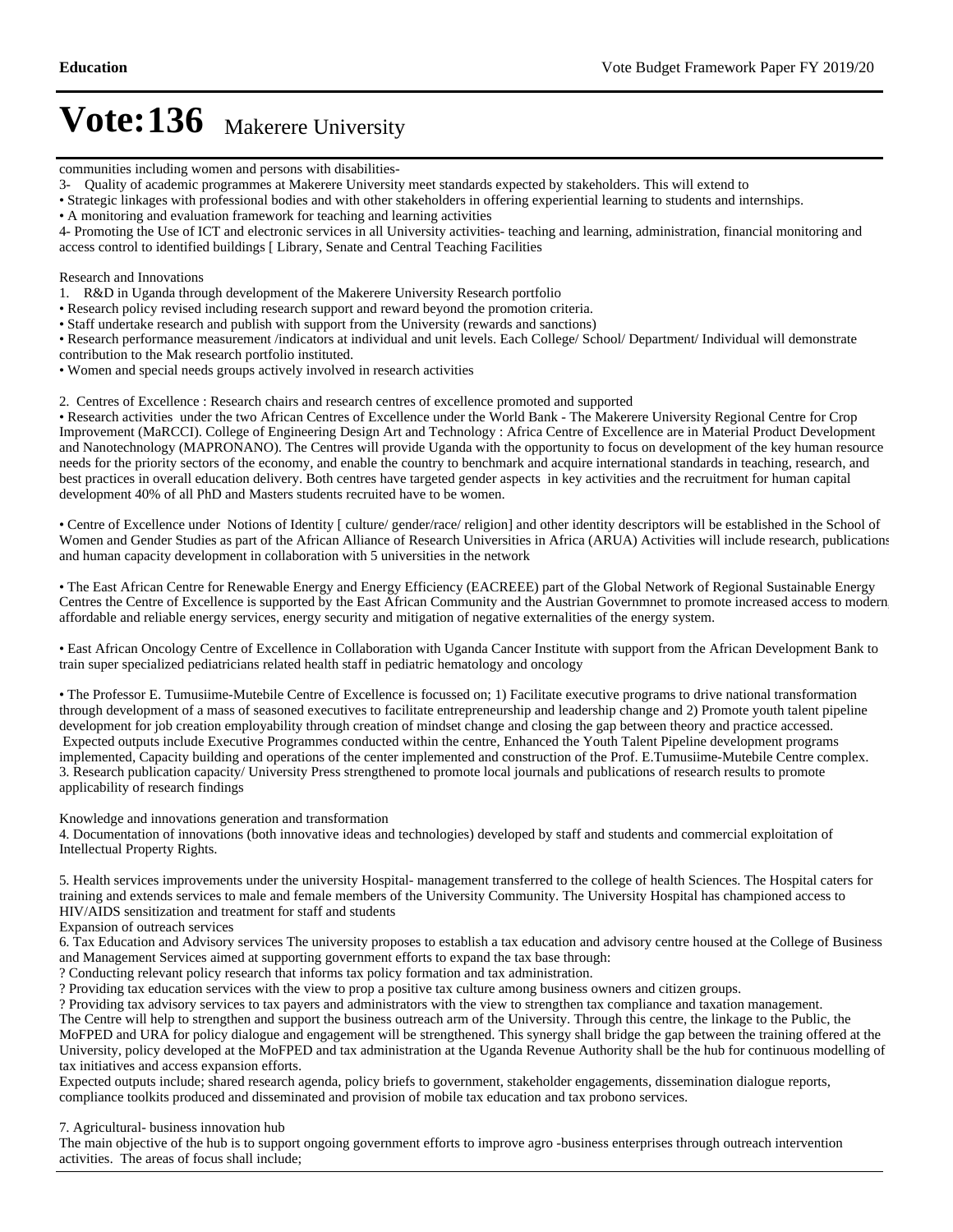i) Sensitisation of population on suitable enterprise selection

iii) Improved agronomical practices

iv) Improved marketing and post harvest activities

The majority of farmers are stuck in unprofitable agricultural enterprise practices due to limited agro enterprise knowledge. The University through its Colleges of Business and Management Sciences, Agricultural and Environmental Sciences as well as Veterinary, Animal Resources and Biosecurity is a repository of highly qualified staff and student's community who undertake training, and continuously generate knowledge for the benefit of the population.

The university outreach efforts will strengthen linkages of the academia, public and private sector value chain actors who will in turn promote interest in the agro- business areas, promote smaller and medium farmer participation and increased incomes to farmers.

### **Medium Term Plans**

The medium term plans will be guided by the 20-30 strategic plan under the theme of unlocking the Potential of Makerere University as the Regional Knowledge Hub- key focus areas will be

i) Anchoring the University as a research led institution that contributes to the development of the national intellectual outputs and resources but also meets the requisite criteria of a regional hub;

ii) A reviewed Research Agenda that provides opportunities for exploitation of talent among students and staff to engage with the relevant stakeholders( industry, communities, private and public entities) as part of their research interests, with a focus on impacting and identifying future research requirements;

iii) Enhanced engagement with industry and business, and other end-users of research and promote knowledge transfer and commercialization nationally, regionally and internationally;

iv) Increased value and volume of innovations spawned from university research and other functions;

v) A problem/community-based learning approach that prepares a versatile, professionally grounded; ethical leader and change agent who is committed to lifelong learning;

vi) An equitable, inclusive and gender mainstreamed system in both academic and support function areas;

vii) A human resource support system that will engender an engaged, motivated and highly productive work force; Institutional Consolidation and a decentralised Financial Management and administrative system well entrenched in the actual operational needs of the colleges; and viii) A robust M&E system that will promote institutional learning and improvements in the service provision and outputs of the University

### **Efficiency of Vote Budget Allocations**

ii) Farmer organization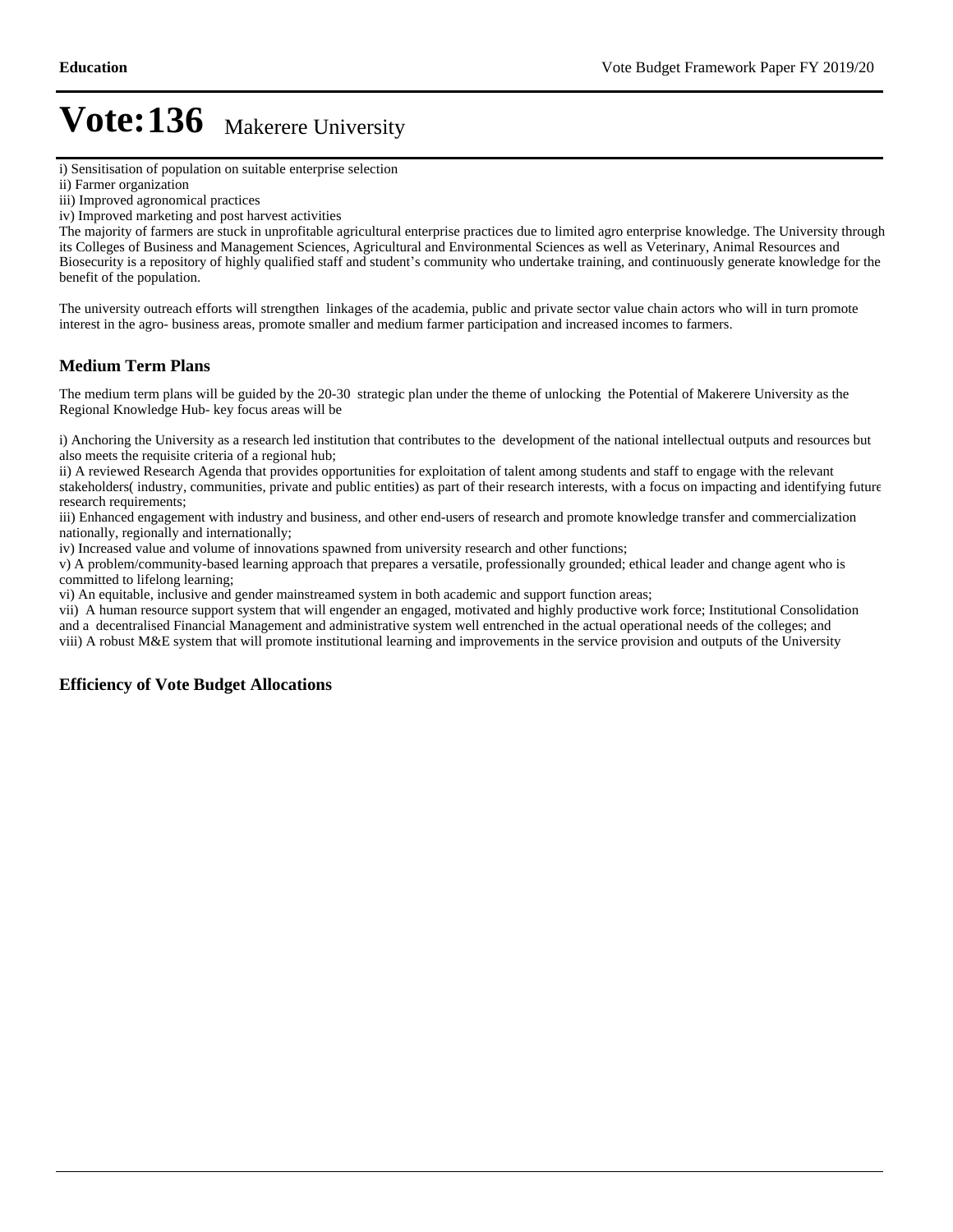Teaching & Learning 65% of the total budget to cater for the general academic activities based at the Colleges the library and Directorate of Information and Technical Support- This includes books and library resources, periodicals and e- resources, fieldwork and internships, ICT Band width- Equipping lecture facilities- these resources are accessible to male and female students.

The primary stakeholder in the University are student who consume the services offered by the University. In addition to the teaching and learning component, Direct Student costs- to cover sanitation, student halls of residence plus food & other welfare costs for government supported students. 8% of the budget has been reserved.

The University has stood out on the continent for research and Innovations. The research thrust is largely supported by development partner support. For the FY2018/19 Bilateral grants from the Swedish Government Sida collaborative research programmes is equivalent to UGX 14.9bn. Other development Partner support for diverse projects in the various collages is equivalent to UGX 133.5 bn. With the available Subvention and AIA the university has allocated 2% of the resources. This will promote equitable access to research resources for staff in the university and strengthening publications through the university press and intellectual property.

Subvention research extends to the Presidential Initiative for Science and Technology in three colleges- the Food Technology and Business Incubation Centre for entrepreneurship in post-harvest and other product development technologies- The Skills for Production Enhancement under the AFRISA and the development of appropriate technologies to support community development under the College of Engineering Design Art and Technology- The Initiative for Science and Technology in three colleges for rehabilitation of laboratory facilities, research & innovations and knowledge transfer under community engagement UGX 10bn- The initiatives in the three colleges are inclusive and cater for requirements of men, women and especially the youth in accessing potential employment opportunities.

Outreach- and knowledge transfer partnership -1% under the infectious Disease Institute - other current grants to promote access to HIV/AIDs care and state of the art facilities especially for disadvantaged communities, women and children as well as persons with disabilities.

Administrative/operational -19% to cover maintenance of the physical plant utilities, bandwidth and other administrative costs-

Unit specific costs for the management of the ten colleges and other non-teaching units is 10%- These include promoting good practices at the University in the areas of health, internationalization, quality assurance and Gender mainstreaming with specific reference to implementing the recommendations of the Committee investigating Sexual harassment

Capital costs for improving physical infrastructure that is focusing on a conducive environment for academic activities under research, teaching and learning. Three Schools have focus – the School of Women and Gender Studies, the School of Public Health, School of Law and the School of Dental Surgery.. These programmmes have a multiplier effect on youth employment and knowledge transfer between the University and surrounding communities.

#### **Vote Investment Plans**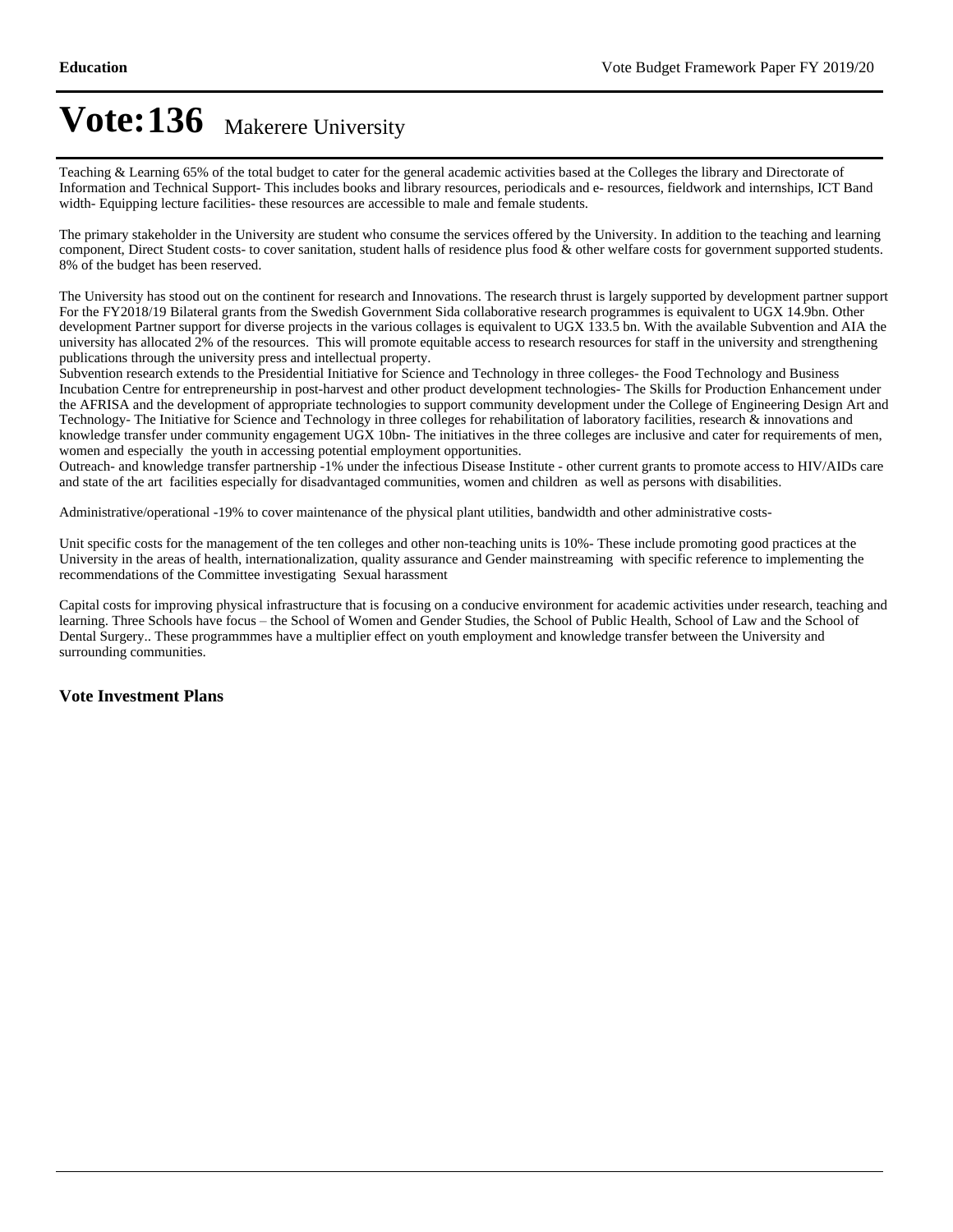Review of the infrastructure master plan to make it relevant to the core functions and the development needs of the university- Focus will be towards areas that need urgent attention such as the water infrastructure and sewage system. Specific attention will be made to the requirements for person with disabilities and women

Improvements in Security that takes into consideration the requirements of male and female members of the University Community to this will include

2km of Perimeter Fence

Street lighting along security black spots on campus

Improvements in the sanitation facilities in the halls of residence

Improvement in the learning environment through renovations of academic and residential buildings - all new structures and buildings will take into consideration requirements for both male and female users as well as persons with disabilities. Renovation of School of Law initial phase that will improve

Progressive improvement in the Dental School infrastructure [ equipment]

Equipment for the College of Natural Sciences

Sports facility- finalising the indoor sports stadium and other sports facilities

School of Women and Gender Studies will have an additional 3 floor - phased development to increase lecture and office space provision for access for persons with disabilities and the needs of female and male users of the facility

School of Public Health building established to consolidate the space and access of health science training for male and female students on the main campus and the promotion of public health to the university and neighboring but disadvantaged communities including Katanga, Kalerwe and Wandegeya

The Food Technology and Business Incubation Centre- Phase II structure to promote post harvest research, entrepreneurship , product development and incubation to promote youth employment

Services under the Makerere University Agricultural Research Institute in Kabanyolo (MUARIK) to promote delivery of Agricultural education and the interface between Makerere University and the farming communities- This will further involve investments in the Dairy Value Chain supported by the AfDB/HEST programme and the Poultry Unit supported by the Korean International Development Agency (KOICA)

Initial phase for the construction of the Professor Emmanuel Mutebile Leadership and Entrepreneurship Centre of Excellence

Land Survey: Consolidation of the University Land Holdings, processing of land titles and other associated activities

Investments under the Makerere University Holding Company through the public private partnership- improvements in student accommodation through investment at leat 50% of the accommodation investment should be towards female students

### **Major Expenditure Allocations in the Vote for FY 2019/20**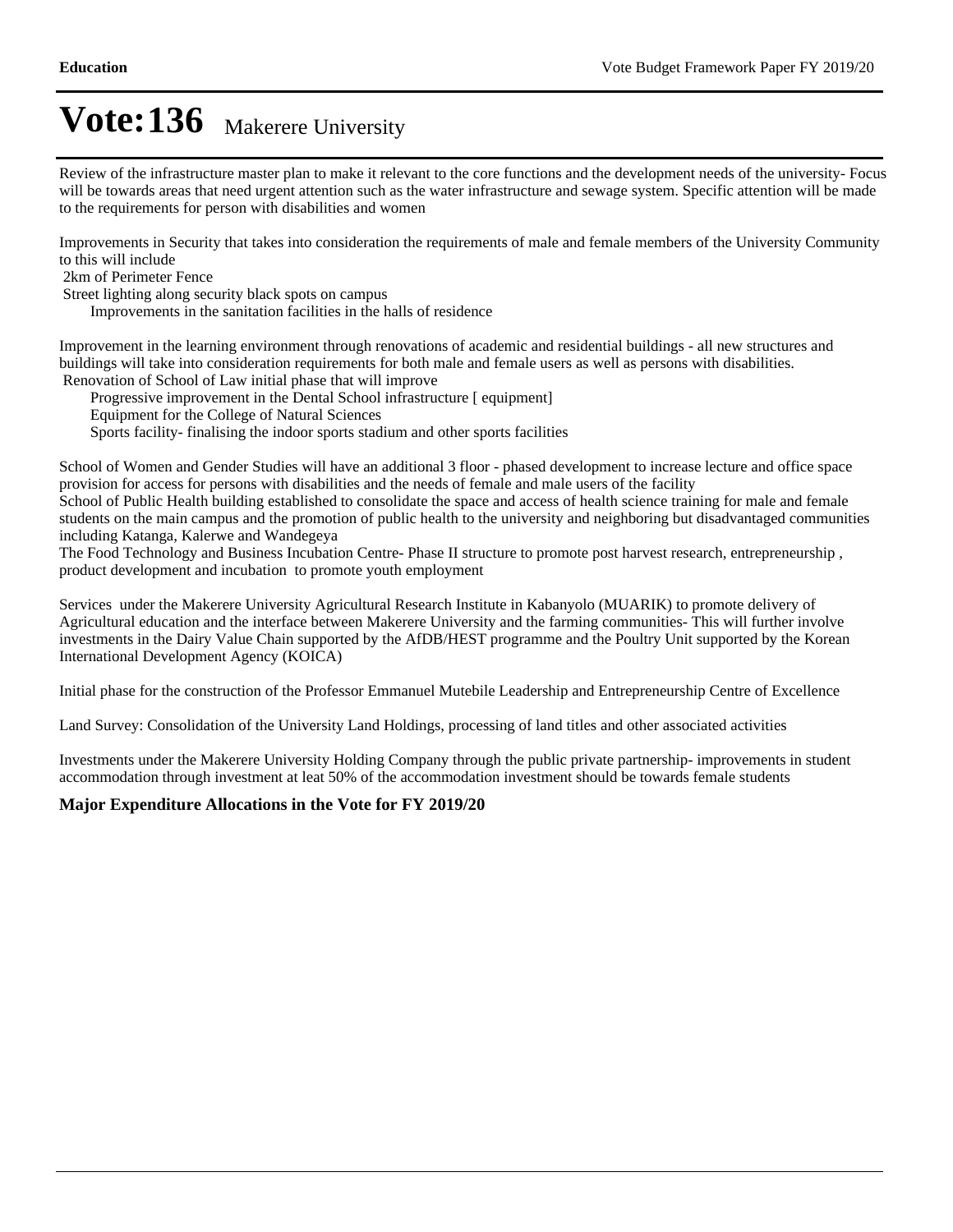a) Employee costs for the core functions of the University teaching and learning, researcher and Innovations and services and Administrative support the [ salaries and wages ] 66%

b) Other academic costs- Books and library materials, teaching materials and reagent, activities under teaching and learning, field work and internships, internal and external examinations and staff development covering both male and female students and staff respectively

c) Research and publications 2% from Subvention and AIA to supplement donor support for research and development which constitutes 33% of the total university budget when all sources are put into consideration.

d) ICT- hardware and software and bandwidth- refurbish the ICT infrastructure and ICT backbone- mainstreaming ICT in University functions adoption of the electronic environment culture in teaching, learning, research and the administrative services 3% of the budget

e) Operational and unit related expenditures incl utilities and other admin & maintenance costs -16%

- f) Other key areas of focus include
- Quality Assurance- benchmarks and ISO certification 0.1%
- Student Food and Accommodation (Resident & Non-Resident) 5%
- $\cdot$  Improvement of student learning & Research environment Laboratory facilities  $-$  peculiarities such as equipment & chemicals
- Gender mainstreaming directorate and the implementation of anti-sexual harassment committee recommendations
- Development of infrastructure and Learning facilities (LCD projectors, smart boards)

Research, University Press and Promotion of commercialization of innovations/exploitation of Intellectual Property & Incubation Centres

Resource mobilization and Investment

Capital Development and Improving the learning environment including Dental School, School of Law, Kabanyolo,(MUARIK), street lighting and the perimeter fence

### **V3: PROGRAMME OUTCOMES, OUTCOME INDICATORS AND PROPOSED BUDGET ALLOCATION**

#### **Table V3.1: Programme Outcome and Outcome Indicators**

| <b>Programme:</b>                                       |                                                                                                                                                                                                                                                                                                                                                                                                                                                                                                                                                                                                                                                                                | <b>51 Delivery of Tertiary Education</b>       |  |  |                            |                          |                          |    |
|---------------------------------------------------------|--------------------------------------------------------------------------------------------------------------------------------------------------------------------------------------------------------------------------------------------------------------------------------------------------------------------------------------------------------------------------------------------------------------------------------------------------------------------------------------------------------------------------------------------------------------------------------------------------------------------------------------------------------------------------------|------------------------------------------------|--|--|----------------------------|--------------------------|--------------------------|----|
| <b>Programme Objective:</b>                             | The main objective is to increase the stock of human capital and social development through skills and<br>knowledge generation and transfer based on the three key pillars of teaching/learning,<br>research/innovations through knowledge transfer partnerships and networking. The key outputs mainly<br>include:- (i) Students & rsquo; (both men and women) enrollment and graduation under teaching and<br>learning, (ii) Research and innovations output based on the university and the national research agenda,<br>and (iii) Outreach or/and knowledge transfer partnerships and networking that link the academic<br>community to both the public and private sector |                                                |  |  |                            |                          |                          |    |
| <b>Responsible Officer:</b>                             | <b>University Secretary</b>                                                                                                                                                                                                                                                                                                                                                                                                                                                                                                                                                                                                                                                    |                                                |  |  |                            |                          |                          |    |
| <b>Programme Outcome:</b>                               |                                                                                                                                                                                                                                                                                                                                                                                                                                                                                                                                                                                                                                                                                | Increased competitive and employable graduates |  |  |                            |                          |                          |    |
| Sector Outcomes contributed to by the Programme Outcome |                                                                                                                                                                                                                                                                                                                                                                                                                                                                                                                                                                                                                                                                                |                                                |  |  |                            |                          |                          |    |
| N/A                                                     |                                                                                                                                                                                                                                                                                                                                                                                                                                                                                                                                                                                                                                                                                |                                                |  |  |                            |                          |                          |    |
|                                                         |                                                                                                                                                                                                                                                                                                                                                                                                                                                                                                                                                                                                                                                                                |                                                |  |  | <b>Performance Targets</b> |                          |                          |    |
| <b>Programme Performance Indicators (Output)</b>        | 2017/18<br><b>Actual</b>                                                                                                                                                                                                                                                                                                                                                                                                                                                                                                                                                                                                                                                       | 2018/19<br>Q <sub>1</sub><br><b>Actual</b>     |  |  | 2019/20<br><b>Target</b>   | 2020/21<br><b>Target</b> | 2021/22<br><b>Target</b> |    |
| • Enrolment Growth rate                                 |                                                                                                                                                                                                                                                                                                                                                                                                                                                                                                                                                                                                                                                                                |                                                |  |  |                            | 2%                       | 2%                       | 2% |

#### **Table V3.2: Past Expenditure Outturns and Medium Term Projections by Programme**

| Billion Uganda shillings | 2017/18 | 2018/19 | 2019/20 | <b>MTEF Budget Projections</b> |
|--------------------------|---------|---------|---------|--------------------------------|
|                          |         |         |         |                                |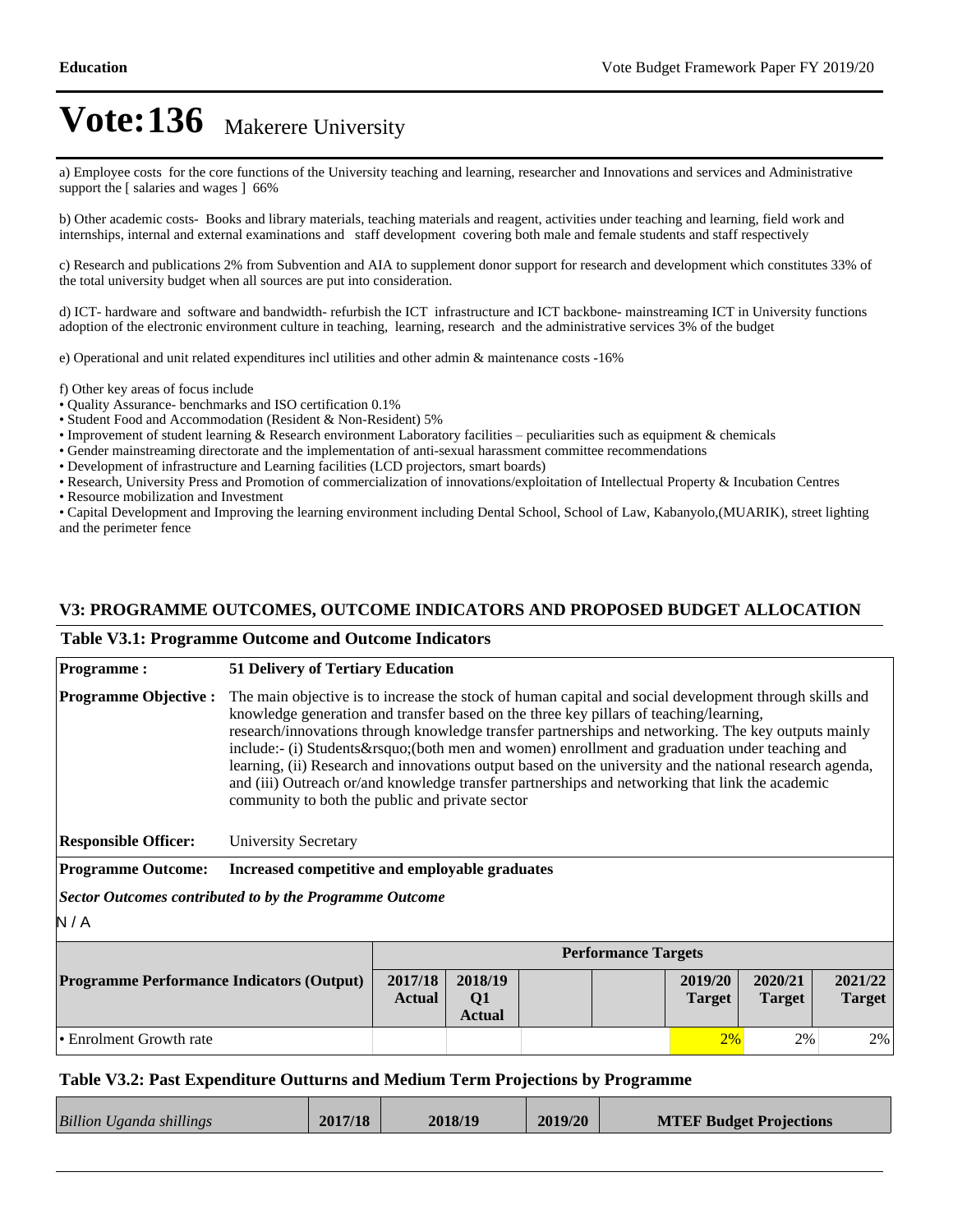|                                     | Outturn | <b>Budget</b> | End O1 | <b>Approved Spent By Proposed</b><br><b>Budget</b> | 2020/21 | 2021/22 | 2022/23 | 2023/24 |
|-------------------------------------|---------|---------------|--------|----------------------------------------------------|---------|---------|---------|---------|
| Vote :136 Makerere University       |         |               |        |                                                    |         |         |         |         |
| [51 Delivery of Tertiary Education] | 168.123 | 177.785       | 44.802 | 177.785                                            | 191.505 | 206.097 | 222.546 | 241.172 |
| <b>Total for the Vote</b>           | 168.123 | 177.785       | 44.802 | 177.785                                            | 191.505 | 206.097 | 222.546 | 241.172 |

### **V4: SUBPROGRAMME PAST EXPENDITURE OUTTURNS AND PROPOSED BUDGET ALLOCATIONS**

### **Table V4.1: Past Expenditure Outturns and Medium Term Projections by SubProgramme**

| Billion Uganda shillings                     | 2017/18        | 2018/19               |                                 | 2019/20                          |         |         | <b>Medium Term Projections</b> |         |
|----------------------------------------------|----------------|-----------------------|---------------------------------|----------------------------------|---------|---------|--------------------------------|---------|
|                                              | Outturn Budget | <b>Approved</b> Spent | $\mathbf{By}$<br><b>End Sep</b> | <b>Proposed</b><br><b>Budget</b> | 2020/21 | 2021/22 | 2022/23                        | 2023/24 |
| Programme: 51 Delivery of Tertiary Education |                |                       |                                 |                                  |         |         |                                |         |
| 01 Headquarters                              | 161.076        | 167.375               | 43.232                          | 167.375                          | 179.014 | 193.606 | 210.055                        | 228.680 |
| 1272 Support to Makerere University          | 0.046          | 0.409                 | 0.000                           | 0.409                            | 0.409   | 0.409   | 0.409                          | 0.409   |
| 1341 Food Technology Incubations II          | 3.120          | 4.500                 | 0.951                           | 4.500                            | 4.500   | 4.500   | 4.500                          | 4.500   |
| 1342 Technology Innovations II               | 3.119          | 4.500                 | 0.434                           | 4.500                            | 4.500   | 4.500   | 4.500                          | 4.500   |
| 1343 SPEDA II                                | 0.763          | 1.000                 | 0.185                           | 1.000                            | 3.082   | 3.082   | 3.082                          | 3.082   |
| <b>Total For the Programme: 51</b>           | 168.123        | 177.785               | 44.802                          | 177.785                          | 191.505 | 206.097 | 222.546                        | 241.172 |
| <b>Total for the Vote:136</b>                | 168.123        | 177.785               | 44.802                          | 177.785                          | 191.505 | 206.097 | 222.546                        | 241.172 |

### **Table V4.2: Key Changes in Vote Resource Allocation**

| Major changes in resource allocation over and above the<br>previous financial year  | Justification for proposed Changes in Expenditure and<br><b>Outputs</b>                                                                                                            |  |  |  |  |  |
|-------------------------------------------------------------------------------------|------------------------------------------------------------------------------------------------------------------------------------------------------------------------------------|--|--|--|--|--|
| <b>Vote :136 Makerere University</b>                                                |                                                                                                                                                                                    |  |  |  |  |  |
| Programme: 51 Delivery of Tertiary Education                                        |                                                                                                                                                                                    |  |  |  |  |  |
| <b>Output: 01 Teaching and Training</b>                                             |                                                                                                                                                                                    |  |  |  |  |  |
| 37.435<br>Change in Allocation (UShs Bn):                                           | Academic staff salaries have been consolidated under<br>teaching and learning. Previously time allocated at 15%<br>outreach .25% research and 60% teaching and learning            |  |  |  |  |  |
| <b>Output: 02 Research, Consultancy and Publications</b>                            |                                                                                                                                                                                    |  |  |  |  |  |
| Change in Allocation (UShs Bn):<br>(28.243)                                         | the 28 bn was a dis aggregation of 25% time allocation for<br>teaching staff for outreach services. Academic staff salaries<br>have been consolidated under teaching and learning. |  |  |  |  |  |
| <b>Output: 03 Outreach</b>                                                          |                                                                                                                                                                                    |  |  |  |  |  |
| Change in Allocation (UShs Bn):<br>(17.430)                                         | the 18 bn was a dis aggregation of 15% time allocation for<br>teaching staff for outreach services. Academic staff salaries<br>have been consolidated under teaching and learning. |  |  |  |  |  |
| Output: 80 Construction and rehabilitation of learning facilities (Universities)    |                                                                                                                                                                                    |  |  |  |  |  |
| 0.770<br>Change in Allocation (UShs Bn):                                            | Renovations at the college of Engineering Design Art and<br>Technology still on going                                                                                              |  |  |  |  |  |
| Output: 84 Campus based construction and rehabilitation (walkways, plumbing, other) |                                                                                                                                                                                    |  |  |  |  |  |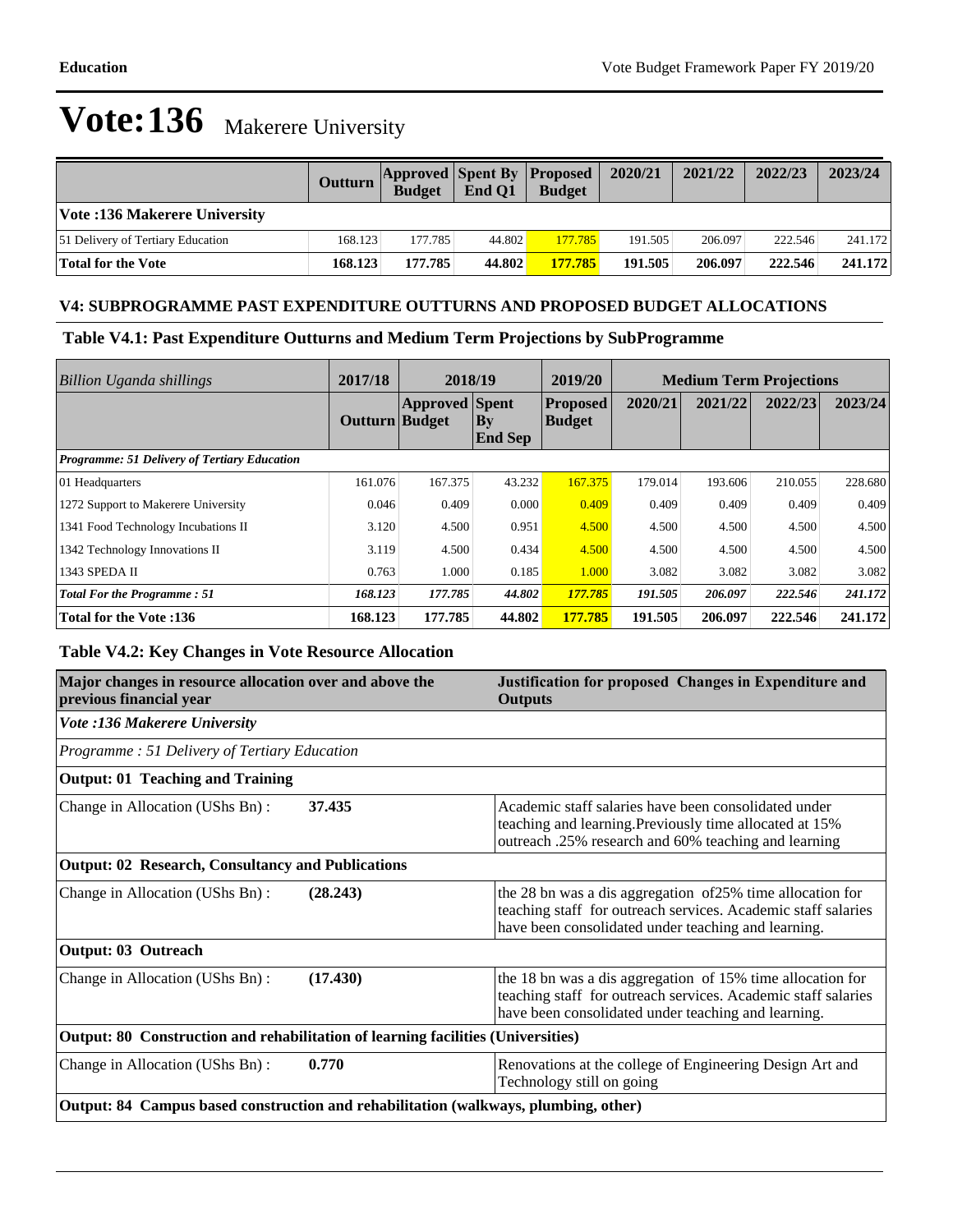| Change in Allocation (UShs Bn): | (0.250) | funds were allocated for the purchase of the specialized<br>equipment for CONAS in the School of Biological Sciences |
|---------------------------------|---------|----------------------------------------------------------------------------------------------------------------------|
|                                 |         | (Botany Dept) as additional resource previously allocated<br>under campus based construction and rehabilitation.     |

### **Table V4.3: Major Capital Investment (Capital Purchases outputs over 0.5Billion)**

| FY 2018/19                                                                          | FY 2019/20 |                                                                                                                                                            |                                                                                                                                         |  |  |  |
|-------------------------------------------------------------------------------------|------------|------------------------------------------------------------------------------------------------------------------------------------------------------------|-----------------------------------------------------------------------------------------------------------------------------------------|--|--|--|
| <b>Appr. Budget and Planned Outputs</b>                                             |            | <b>Expenditures and Achievements</b><br>by end Sep                                                                                                         | <b>Proposed Budget and Planned Outputs</b>                                                                                              |  |  |  |
| Vote 136 Makerere University                                                        |            |                                                                                                                                                            |                                                                                                                                         |  |  |  |
| Programme: 51 Delivery of Tertiary Education                                        |            |                                                                                                                                                            |                                                                                                                                         |  |  |  |
| Project : 1272 Support to Makerere University                                       |            |                                                                                                                                                            |                                                                                                                                         |  |  |  |
| Output: 77 Purchase of Specialised Machinery & Equipment                            |            |                                                                                                                                                            |                                                                                                                                         |  |  |  |
| specialized equipment procured                                                      |            | no funds allocated in this quarter<br>no funds allocated in this quarter                                                                                   | Laboratories & Workshops refurbished                                                                                                    |  |  |  |
| specialized equipment procured                                                      |            |                                                                                                                                                            |                                                                                                                                         |  |  |  |
| <b>Total Output Cost(Ushs</b><br>Thousand):                                         | 0.624      | 0.000                                                                                                                                                      | 0.250                                                                                                                                   |  |  |  |
| Gou Dev't:                                                                          | 0.000      | 0.000                                                                                                                                                      | 0.250                                                                                                                                   |  |  |  |
| Ext Fin:                                                                            | 0.000      | 0.000                                                                                                                                                      | 0.000                                                                                                                                   |  |  |  |
| A.I.A.                                                                              | 0.624      | 0.000                                                                                                                                                      | 0.000                                                                                                                                   |  |  |  |
| Output: 80 Construction and rehabilitation of learning facilities (Universities)    |            |                                                                                                                                                            |                                                                                                                                         |  |  |  |
| Teaching facilities/buildings renovated                                             |            | Renovations at the former faculty<br>of Arts are still on going and works<br>are expected to be completed by the<br>end of quarter two in December<br>2018 | <b>Enhance Makerere University</b><br>infrastructure to match her functions.<br><b>Improving learning enviroment at Jinja</b><br>Campus |  |  |  |
| <b>Total Output Cost(Ushs</b><br>Thousand):                                         | 0.833      | 0.369                                                                                                                                                      | 0.800                                                                                                                                   |  |  |  |
| Gou Dev't:                                                                          | 0.000      | 0.000                                                                                                                                                      | 0.000                                                                                                                                   |  |  |  |
| Ext Fin:                                                                            | 0.000      | 0.000                                                                                                                                                      | 0.000                                                                                                                                   |  |  |  |
| A.I.A.                                                                              | 0.833      | 0.369                                                                                                                                                      | 0.800                                                                                                                                   |  |  |  |
| Output: 84 Campus based construction and rehabilitation (walkways, plumbing, other) |            |                                                                                                                                                            |                                                                                                                                         |  |  |  |
| Street lights installed at dark spots                                               |            | n/a                                                                                                                                                        | enhance security of students and staff                                                                                                  |  |  |  |
| <b>Total Output Cost(Ushs</b><br>Thousand):                                         | 0.409      | 0.000                                                                                                                                                      | 0.659                                                                                                                                   |  |  |  |
| Gou Dev't:                                                                          | 0.409      | 0.000                                                                                                                                                      | 0.159                                                                                                                                   |  |  |  |
| Ext Fin:                                                                            | 0.000      | 0.000                                                                                                                                                      | 0.000                                                                                                                                   |  |  |  |
| A.I.A.                                                                              | 0.000      | 0.000                                                                                                                                                      | 0.500                                                                                                                                   |  |  |  |
| Project: 1341 Food Technology Incubations II                                        |            |                                                                                                                                                            |                                                                                                                                         |  |  |  |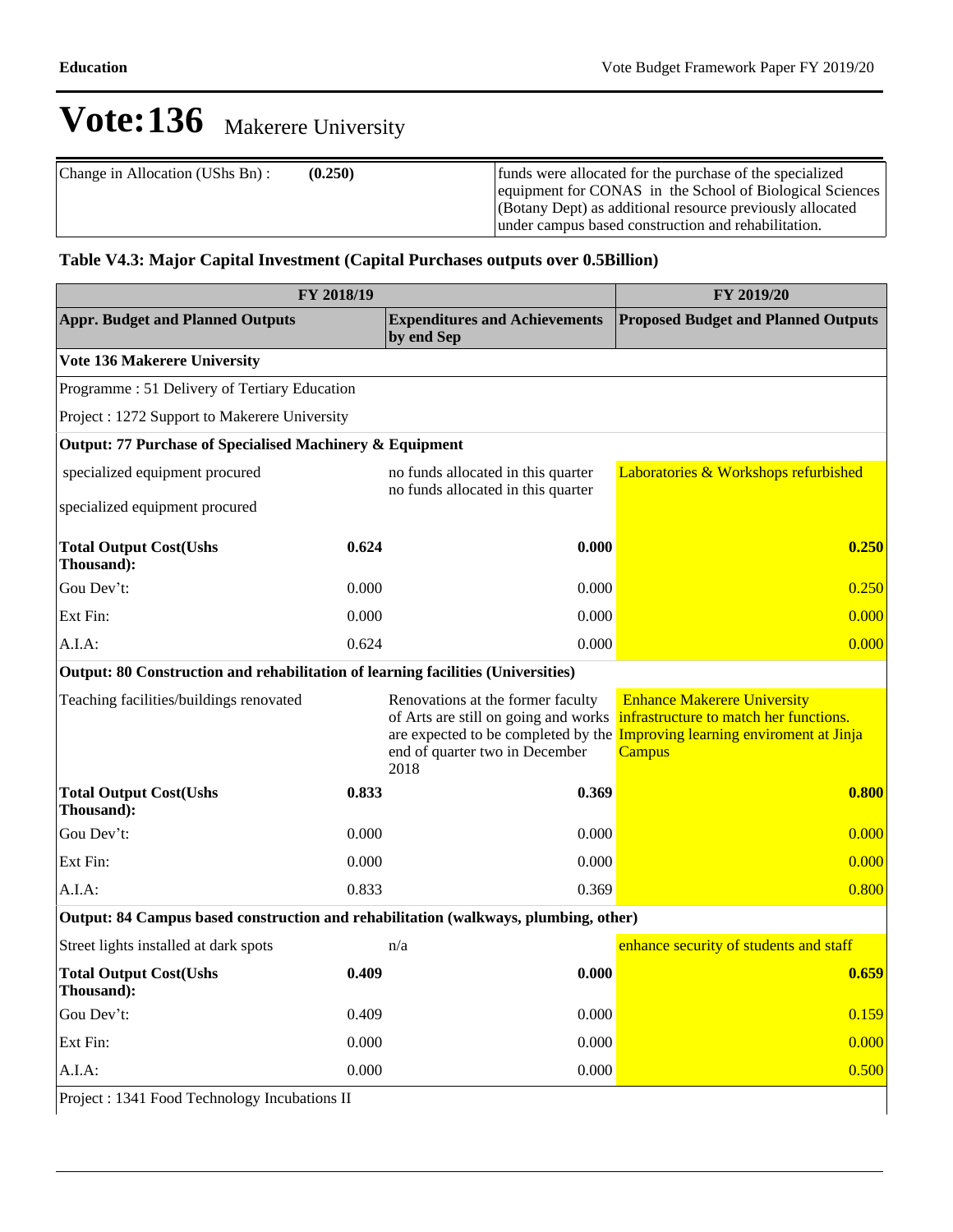### **Output: 77 Purchase of Specialised Machinery & Equipment**

| Postharvest and value added processing capacity<br>expanded, efficiency enhanced and maintained |                                                                                                                                                                        | Air compressor still awaiting<br>installation. Contract for<br>procurement of PET Bottle blower<br>signed $&$ awarded but remains to<br>be delivered . Steam fittings for<br>retort steam line installation, LPO<br>processed but payments not<br>finalized to enable delivery.<br>Extruder line installation continued. | <b>Additional Processing Equipment (grain</b><br>packaging and fluid food packaging<br>machines) procured, installed,<br>operationalized, serviced and maintained |
|-------------------------------------------------------------------------------------------------|------------------------------------------------------------------------------------------------------------------------------------------------------------------------|--------------------------------------------------------------------------------------------------------------------------------------------------------------------------------------------------------------------------------------------------------------------------------------------------------------------------|-------------------------------------------------------------------------------------------------------------------------------------------------------------------|
| <b>Total Output Cost(Ushs</b><br>Thousand):                                                     | 0.832                                                                                                                                                                  | 0.000                                                                                                                                                                                                                                                                                                                    | 0.600                                                                                                                                                             |
| Gou Dev't:                                                                                      | 0.832                                                                                                                                                                  | 0.000                                                                                                                                                                                                                                                                                                                    | 0.600                                                                                                                                                             |
| Ext Fin:                                                                                        | 0.000                                                                                                                                                                  | 0.000                                                                                                                                                                                                                                                                                                                    | 0.000                                                                                                                                                             |
| A.I.A:                                                                                          | 0.000                                                                                                                                                                  | 0.000                                                                                                                                                                                                                                                                                                                    | 0.000                                                                                                                                                             |
| Output: 80 Construction and rehabilitation of learning facilities (Universities)                |                                                                                                                                                                        |                                                                                                                                                                                                                                                                                                                          |                                                                                                                                                                   |
| Incubation facilities expanded                                                                  |                                                                                                                                                                        | Rehabilitation works to commence<br>on the cracked SFTNB building.<br>Commencement of procurement for<br>construction works still awaiting<br>released funds at hand reaching at<br>least 50% of the budgeted cost i.e<br>UGX 12Billion.                                                                                 | <b>Continuation of Construction of 15000</b><br>sqm of dairy and meat processing                                                                                  |
| <b>Total Output Cost(Ushs</b><br>Thousand):                                                     | 2.000                                                                                                                                                                  | 0.537                                                                                                                                                                                                                                                                                                                    | 2.770                                                                                                                                                             |
| Gou Dev't:                                                                                      | 2.000                                                                                                                                                                  | 0.537                                                                                                                                                                                                                                                                                                                    | 2.770                                                                                                                                                             |
| Ext Fin:                                                                                        | 0.000                                                                                                                                                                  | 0.000                                                                                                                                                                                                                                                                                                                    | 0.000                                                                                                                                                             |
| A.I.A:                                                                                          | 0.000                                                                                                                                                                  | 0.000                                                                                                                                                                                                                                                                                                                    | 0.000                                                                                                                                                             |
| Project: 1342 Technology Innovations II                                                         |                                                                                                                                                                        |                                                                                                                                                                                                                                                                                                                          |                                                                                                                                                                   |
| Output: 77 Purchase of Specialised Machinery & Equipment                                        |                                                                                                                                                                        |                                                                                                                                                                                                                                                                                                                          |                                                                                                                                                                   |
| Laboratory Inftrastructure                                                                      | Procurement of laboratory<br>equipment for the Department of<br>Electrical and computer<br>Engineering. Delivery and<br>installation of the equipment has<br>been done |                                                                                                                                                                                                                                                                                                                          | <b>Rehabilitation and Modernization of</b><br>Laboratories                                                                                                        |
| <b>Total Output Cost(Ushs</b><br>Thousand):                                                     | 1.450                                                                                                                                                                  | 0.049                                                                                                                                                                                                                                                                                                                    | 1.450                                                                                                                                                             |
| Gou Dev't:                                                                                      | 1.450                                                                                                                                                                  | 0.049                                                                                                                                                                                                                                                                                                                    | 1.450                                                                                                                                                             |
| Ext Fin:                                                                                        | 0.000                                                                                                                                                                  | 0.000                                                                                                                                                                                                                                                                                                                    | 0.000                                                                                                                                                             |
| A.I.A:                                                                                          | 0.000                                                                                                                                                                  | 0.000                                                                                                                                                                                                                                                                                                                    | 0.000                                                                                                                                                             |
| Output: 80 Construction and rehabilitation of learning facilities (Universities)                |                                                                                                                                                                        |                                                                                                                                                                                                                                                                                                                          |                                                                                                                                                                   |
| One building renovated                                                                          |                                                                                                                                                                        | Contract for the Rehabilitation of<br>the old building roof was signed.<br>Work on the roof has started.                                                                                                                                                                                                                 | <b>Old Technology Building renovated</b>                                                                                                                          |